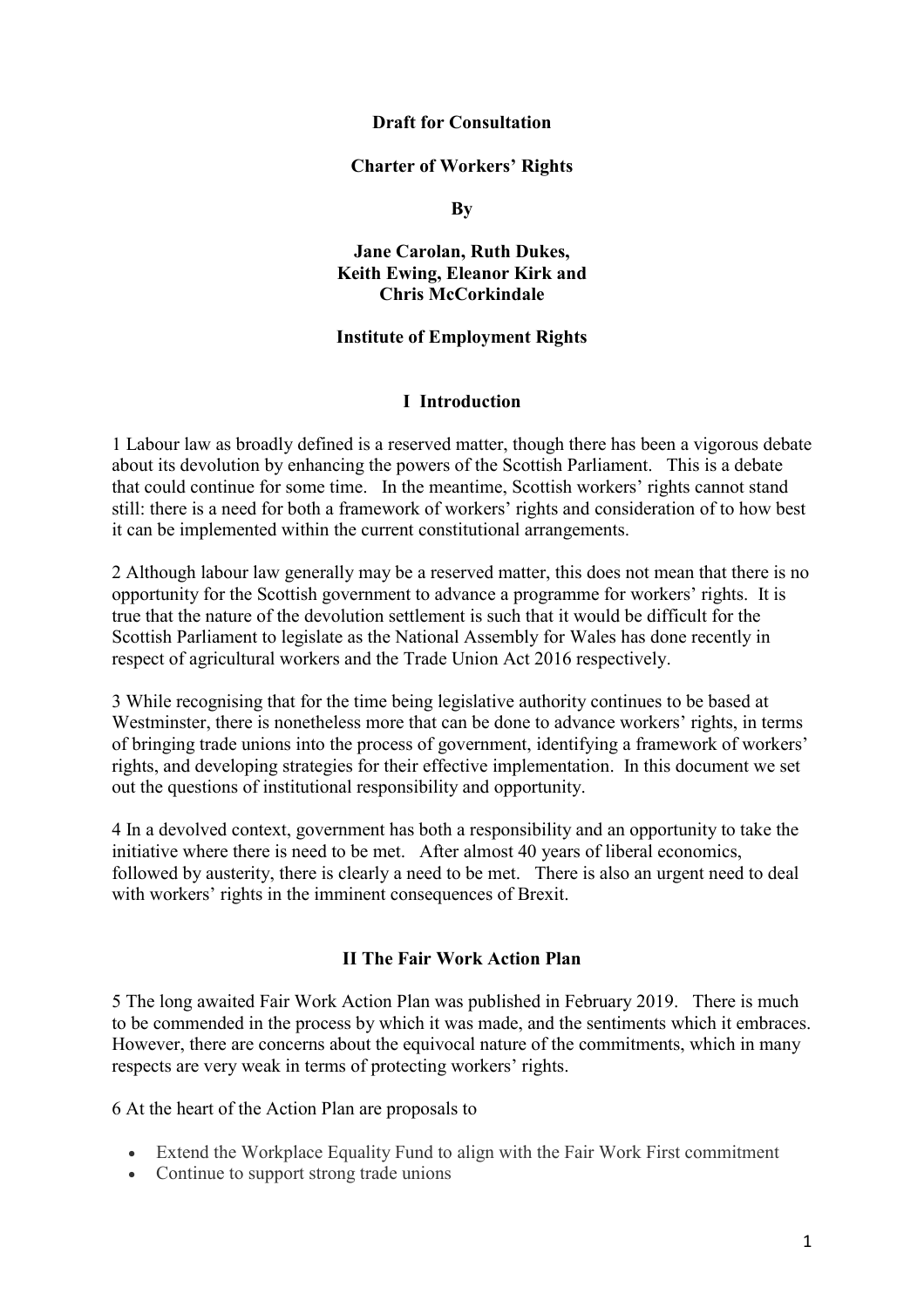- Promote collective bargaining
- Promote Fair Work in the collaborative economy
- Promote Fair Work in the construction sector
- Take forward actions related to the Fair Work Convention's Social Care Report
- Increase the number of people employed who are paid the real Living Wage and in secure work
- Promote awareness of and flexibility for unpaid carers.

7 These are admirable goals which go well beyond the position of the UK government on workers' rights. What is missing, however, is a sense of urgency about the implementation of these goals. The provisions of the Action Plan continue to be promotional and aspirational, constrained by a desire to please everyone, most notable in the wish to develop a business case for workers' rights.

8 The case for workers' rights does not depend on the wishes of employers. Bad employers will never be persuaded that it is good for business to pay workers a decent wage, provide regular hours, or recognize a trade union. There are two concerns, first the inadequacy of the standards, and second the lack of any effective means by which the governments' commitments and the obligations of employers are to be monitored and enforced.

## **III The Structure of Government**

9 It is the responsibility of governments to protect workers' rights and the responsibility of employers to respect workers' rights. These rights are set out in a number of international treaties and other instruments, and cover a wide range of issues from pay and working time to the elimination of discrimination to trade union freedom and the right to strike.

10 Although these are not matters that fall within the legislative competence of the Scottish Parliament, there are various steps that the Scottish government could take to promote and develop these rights. The government is an employer and can lead by example; it can create government structures which promote workers' interests and give space to workers' organisations in the process of government.

11 And while bereft of legislative authority, the Scottish government has administrative powers to encourage compliance with good practices. Apart from making clear public policy expectations, there are coercive powers available to the devolved Parliaments in the form of contracts and licences. As became clear during the trade union blacklisting scandal Scottish public authorities have significant financial clout.

12 As part of the framework in which these various powers may be developed, it is important that there are in place the government structures that will help to move them forward. To this end, it is proposed that there should be a dedicated department within the Scottish Government, with its own Cabinet level minister, responsible for workers' rights. It is also proposed that there should be more highly developed forms of Social Dialogue.

# **Cabinet Secretary for Labour**

13 If the promotion and the protection of workers' rights is to be taken seriously at the heart of government then workers themselves need a strong voice at the Cabinet table. This view is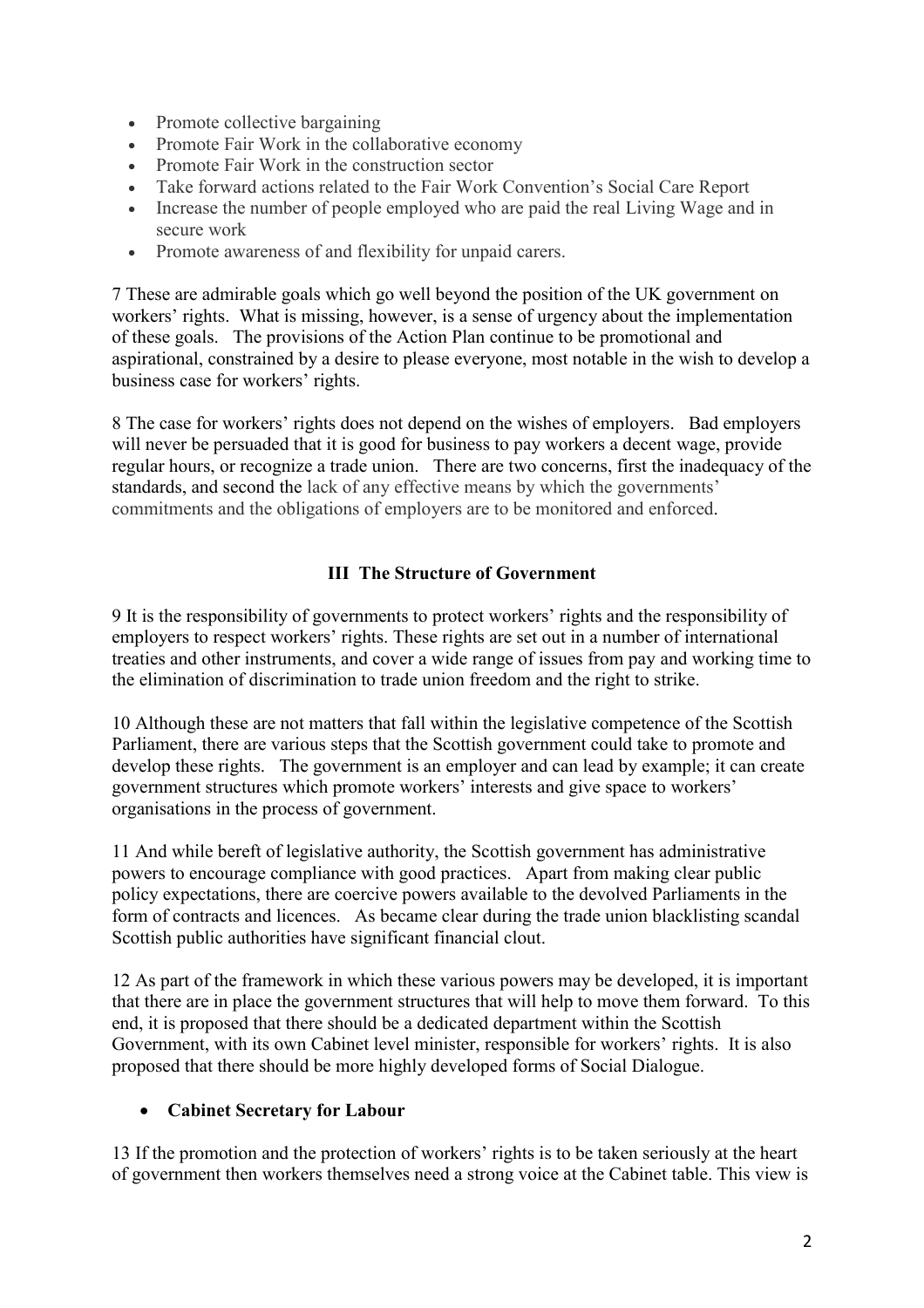consistent with the Mather Report which proposed an end to the diffusion of responsibility for industrial relations across several portfolios and suggested instead the concentration of that responsibility in the hands of a single Cabinet-level Minister.

14 The Scottish Government has held out this recommendation as one to which it has responded positively and with action following the establishment of a Cabinet Secretary post for Fair Work, Skills and Training in 2014. With responsibility for employment policy, women's employment, youth employment, the living wage, skills and employment training, the implementation of the Wood Commission's recommendations,<sup>1</sup> as well as for Skills Development Scotland, the Cabinet Secretary's work was supported by a Junior Minister responsible for Youth and Women's Employment.

15 However, the impact of that move has been diluted somewhat by two related developments. First, there has since been a reallocation of responsibilities across posts:

- the Cabinet Secretary post for Fair Work, Skills and Training was abolished in 2016 and its responsibilities were shared between the Cabinet Secretary for Economy, Jobs and Fair Work (those relating to employment); and
- the Cabinet Secretary for Education and Skills (those relating to skills and training); the Cabinet Secretary post for Economy, Jobs and Fair work was itself abolished in 2018.

The employment responsibilities of the latter were brought within the scope of the Cabinet Secretary for Finance, Economy and Fair Work.

16 Second, the representation of workers' rights now by the Minister responsible for Finance - and whose responsibilities include, amongst other things, business, industry and the economy - brings with it inevitable tensions. Whilst it is to be hoped that a radical agenda for workers' rights will link with the economic, business, industry and other strategies developed within that portfolio, this is not inevitable.

17 A single Cabinet-level Minister responsible for industrial relations therefore remains an important priority: both to develop, co-ordinate and implement a coherent and radical vision for labour, and stand up for labour at Cabinet where those tensions emerge between the protection of workers on the one hand and the economic, business and industry pressures that are represented by Finance Secretary on the other.

# **Social Dialogue after Brexit**

18 A Memorandum of Understanding in place since 2002, most recently restated in 2015, sets out the terms of a consultative relationship between Scottish Government and STUC.<sup>2</sup> It includes a commitment from the First Minister to meet with the STUC twice a year for the purpose of exchanging views and information about policy issues, and a further commitment from Cabinet Secretaries and Ministers to meet with the STUC, as necessary, to discuss

 $\overline{a}$ <sup>1</sup> The Report of the Commission for Developing Scotland's Young Workforce (June 2014) <sup>2</sup>[http://www.stuc.org.uk/files/Document%20download/Memorandum%20of%20Understanding/375794\\_SGand](http://www.stuc.org.uk/files/Document%20download/Memorandum%20of%20Understanding/375794_SGand_STUC_Memo_WEB.pdf) [\\_STUC\\_Memo\\_WEB.pdf](http://www.stuc.org.uk/files/Document%20download/Memorandum%20of%20Understanding/375794_SGand_STUC_Memo_WEB.pdf)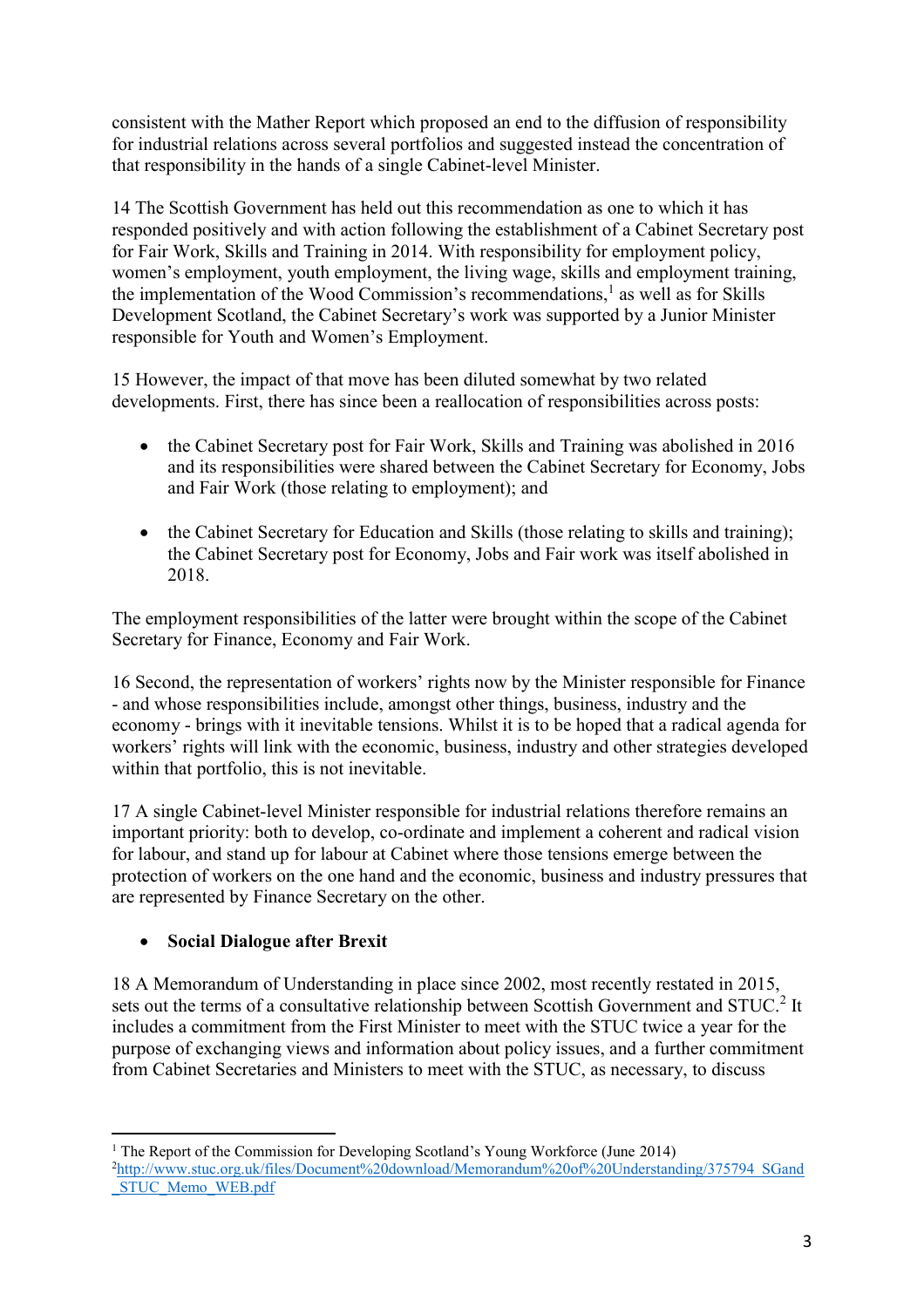specific issues around their portfolios. In addition, either may request an ad hoc meeting on a specific subject at any time.

19 Union representatives are also involved in various ways in the policy process at Government (and agency) level in Scotland and the UK. Both the STUC and individual trade unions serve on a variety of boards and public bodies with responsibilities in the fields of economic policy, employment policy, and skills and training. Below the level of the First Minister/STUC talks, however, the extent and quality of union involvement in policy formation can come to depend on relations between the unions and individual Ministers or civil servants. Unions can be excluded.

20 Moreover, none of these arrangements between the unions and Government could be said to amount to 'social dialogue' in the usual sense of the term, since they don't involve employers' representatives in consultation or negotiation with the unions. The Mather Report referred to above recommended that the approach encompassed in the MoU be expanded to involve employers, while acknowledging that 'Scotland's employer community … has displayed a degree of resistance to any policy engagement which could be construed as potentially impinging on managerial prerogative in the workplace'.

21 One of the consequences of Brexit is that the United Kingdom will cease to be part of the formal social dialogue procedures set out in the Treaty on the Functioning of the European Union (TFEU). This procedure has been productive in the past, and although it had fallen into disuse after the Euro financial crisis, active steps are now being taken to revive it. It would be open to the Scottish government (as well as other devolved governments) to legislate for the establishment of a social dialogue framework. Brexit provides a compelling reason for this to be done.

## **IV Charter of Workers' Rights: Part 1**

22 This Charter represents an IER Scotland contribution to an ongoing debate on the future of labour law in Scotland. It aims to demonstrate how workers' rights should be used to create fair, just, secure, democratic and productive conditions of work which will diminish inequality and benefit the national economy.

# **Single Employment Status**

23 Everyone shall be protected by labour law, unless genuinely running a business on their own account. The distinction between employees and workers shall be abolished rather than 'clarified', and in the meantime employers shall not use false classifications of employment status. Everyone who works for a living shall be entitled to the protection of the State's labour laws, which set only minimum standards below which no one should fall. This includes not only the minimum wage and paid holidays, but also protection from unfair dismissal and redundancy, and all other employment rights.

# **Working Time and Zero Hours**

24 Every worker shall have the right to transparent and predictable working hours. Anyone who is requested or required to work more than the hours prescribed in the contract shall be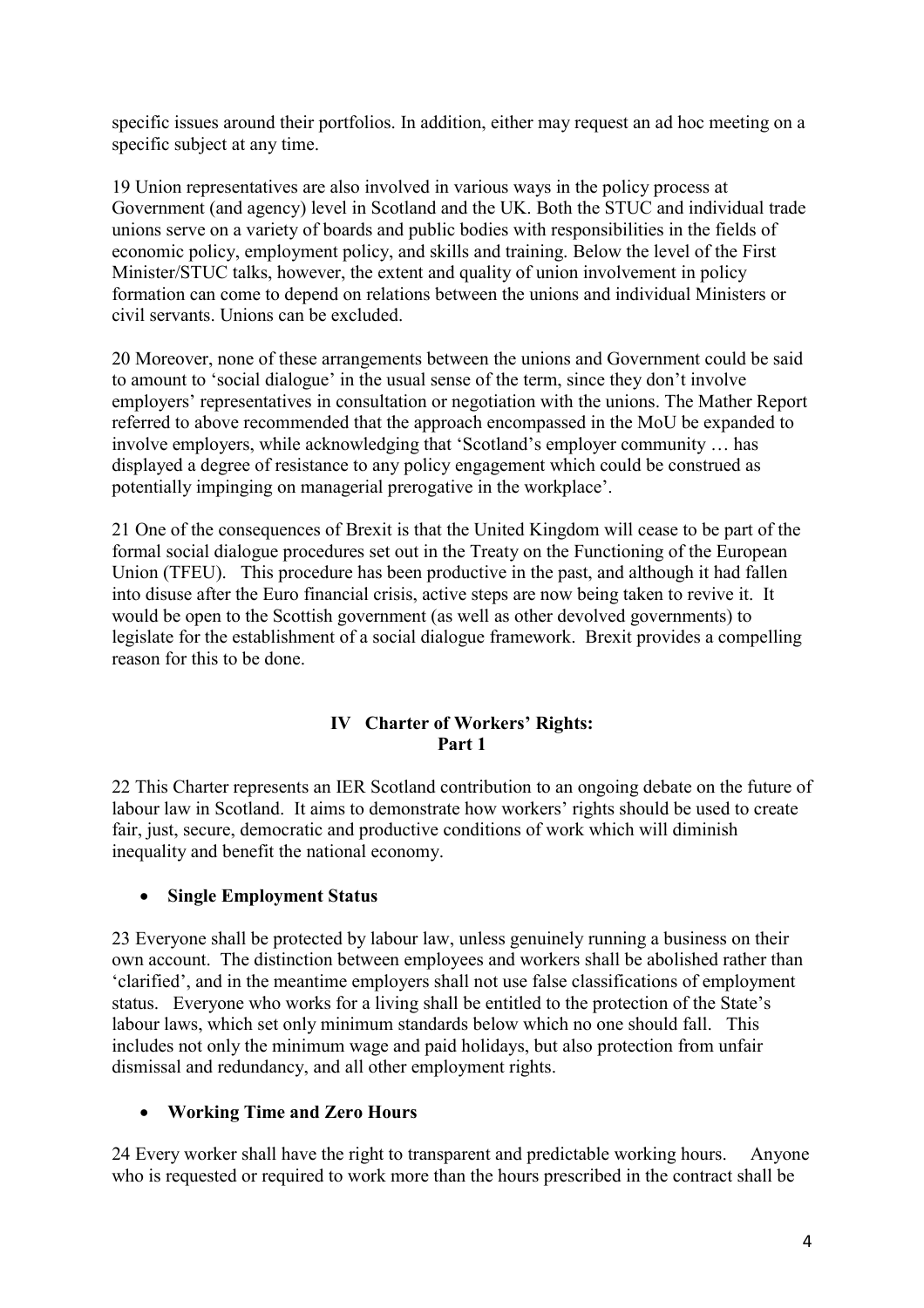given proper notice, paid overtime rates for doing so, and paid for cancelled shifts. This will address the problem of zero-hours contracts, and in doing so will build upon but go beyond EU proposals in the Draft EU Directive on the Employment Relationship designed to overhaul the current law on what information employers are required to provide employees at the start of the employment relationship.

# **Scottish Living Wage**

25 The Scottish Living Wage shall be set at the same rate as the national living wage, which the UK Labour Party proposes should be £10 per hour (Spring 2019). The living wage shall be the benchmark for both future legislation and collective agreements, with the aim being to establish a minimum weekly Scottish Living Wage, with overtime rates. The latter should be set by a process involving the Scottish government and representatives of trade unions and employers in Scotland. The latter process shall require overtime rates to be set for those working in excess of their contractually prescribed hours.

# **Pay Equality – Race and Gender**

26 The Scottish government and employers in Scotland shall take steps in conjunction with trade unions representing Scottish workers to identify and eliminate the gender and racial pay gap.

- o In the private as well as the public sector, hiring practices, promotion procedures and compensation schemes shall be designed and assessed with this aim in mind.
- o The government, employers and unions shall act to ensure that workers are paid equal wages for equal work, regardless of sex, race, disability or any other protected characteristic.

Never again should it be necessary for a trade union to have to devote its time and resources, taking industrial action and/or legal action, in order to force an employer – in the public or the private sector – to respect the right of workers to equal pay.

# **Family and Carer Responsibilities**

27 The rights of workers with family and carer responsibilities cannot be met by any single, simple solution. The matter cuts deep into stereotyping of roles that needs to be confronted, the responsibility of the State properly to fund child and social care, and the role of employers to facilitate flexible working. Employment law thus has a role in this respect, as acknowledged by ILO Convention 156 (Workers with Family Responsibilities Convention), which requires all steps possible to be taken to facilitate employment by workers with family and carer responsibilities. Building on existing legislation, this means

- enhancing the right of workers with family and carer responsibilities to flexible working practices; and
- strengthening the protection for women who are pregnant or have recently given birth from discrimination or dismissal.
- **Health and Safety at Work**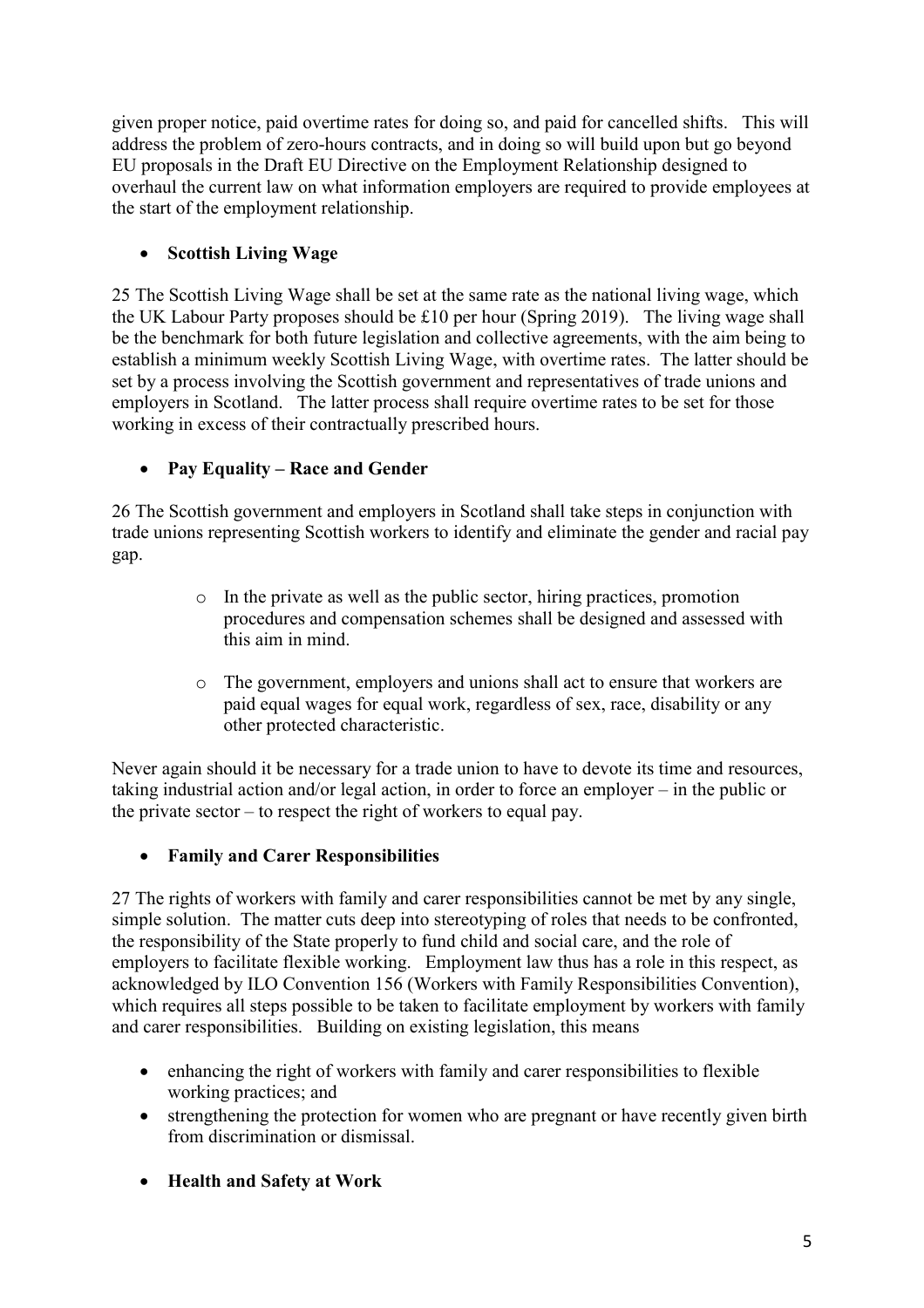28 No worker should be required to face the risk of predictable injury or death, and no employer should be relieved of the obligation to provide effective health and safety standards. It has been some time since British law was the subject of detailed official scrutiny to determine whether it is still fit for purpose, while in the meantime the nature of the economy has changed and funding for enforcement has been cut. Pending the outcome of a long overdue strengthening of occupational health and safety law,

- health and safety standards at both industry and company level shall be determined as a matter of collective bargaining, setting real world standards appropriate for the sector and enterprise involved;
- employers shall recognize the right of access for 'roving' union safety representatives in the most remote and dangerous industries – particularly construction and agriculture; and
- workers' representatives should have the right of serving provisional improvement notices on employers and, where there is a serious and imminent risk, to stop the job, a power which should apply wherever the union has a member.
- **Protection of Wages**

29 There shall be greater pay transparency and the end to the use of intermediary pay-roll companies. Following the proposals in the backbench Workers (Definition and Rights) Bill 2017-2019, there will be full supply chain responsibility for unpaid wages, holiday pay and other benefits. Contractors must take greater care in the choice of sub-contractors, and following the precedent of the Posted Workers Regulations that contractors must undertake to meet the liabilities of sub-contractors who flee without paying wages or other debts to their workers, subject to a defence of due diligence on the third party being sued.

## **V Charter of Workers' Rights: Part 2**

30 Collective rights and collective bargaining have a central and crucial role in this Charter. It is now no longer in doubt that an efficient and productive economy is critically associated with strong workers' rights and high levels of collective bargaining coverage. Over and above the contribution that it can make to economic goals, collective organisation is a necessary condition both of workers' freedom and of a free society more generally. Strong trade unions and collective bargaining improve democracy, help to achieve social justice, and help to ensure respect for the rule of law and the international standards that the UK is bound by.

# **Freedom of Association**

31 Employers shall fully respect the right of their workers to form and join trade unions, and will not:

- (i) participate in any formal or informal blacklisting of trade union activists,
- (ii) victimise trade union representatives at the workplace; nor
- (iii) engage in anti-union activities of any other kind, in accordance with ILO Convention 87.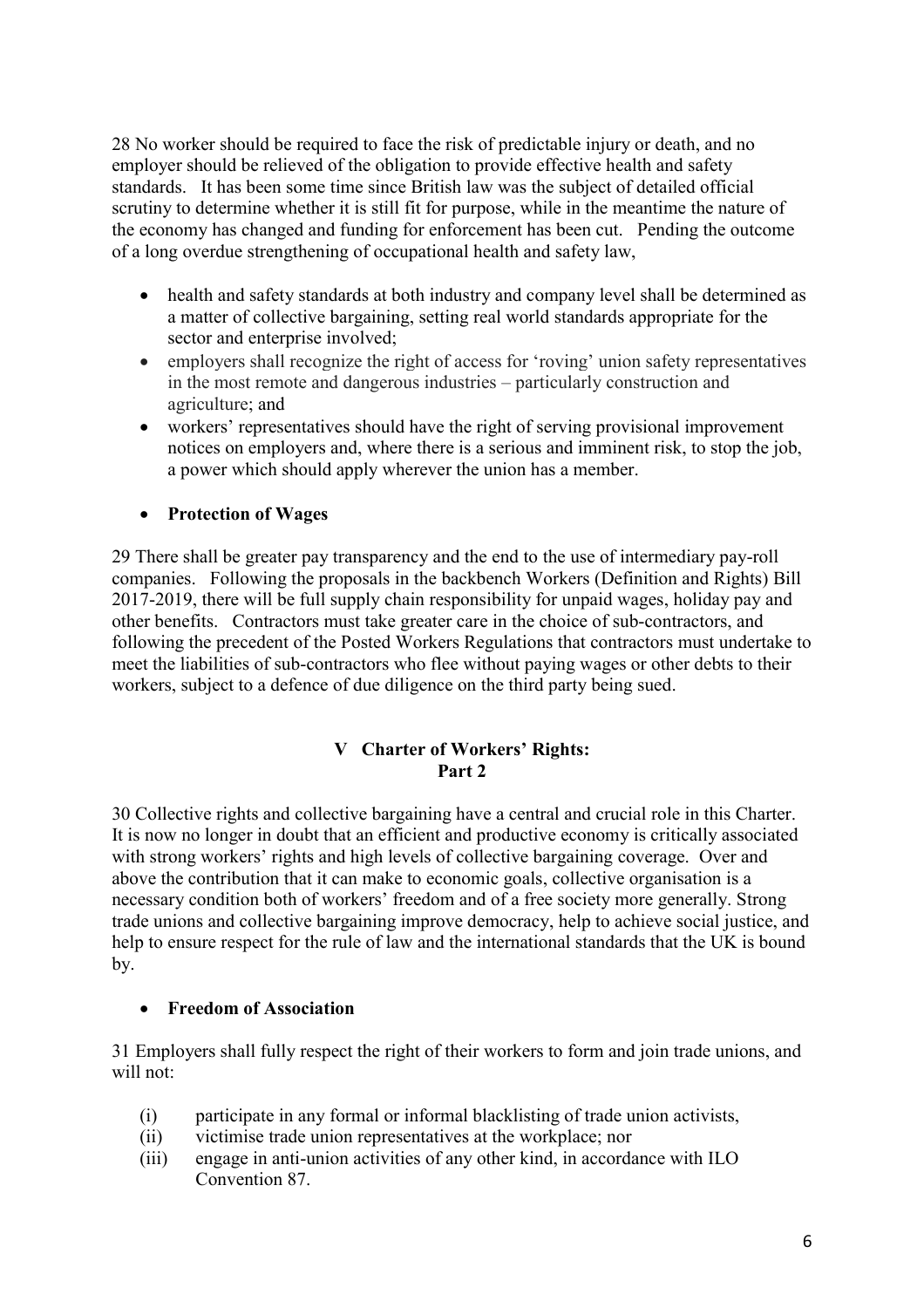In addition, trade unions shall have the right to appoint representatives at the workplace, and all employers shall fully respect the rights of workers' representatives as set out in ILO Convention 135 and ILO Recommendation 143. Special procedures shall be introduced to protect workers' representatives from dismissal.

# **Trade Union Access**

32 Trade union representatives shall have the right of access to a workplace on giving reasonable notice to the employer for the purposes of organising, meeting and representing workers on any matter relating to their employment, in accordance with ILO Convention 135 and ILO Recommendation 143. The employer shall be under a duty to provide an opportunity for meetings to be held on the premises, in conditions which are reasonable and appropriate, and which respect (i) the autonomy of the trade union, (ii) the freedom of any worker to meet a trade union representative, and (iii) the confidentiality of the employer's business.

# **Trade Union Facilities**

33 Workers' representatives need protection from discrimination and dismissal, as well as access. But they also need facilities at the workplace, which have been cut back by the Westminster government and subject to new statutory constraints in the Trade Union Act 2016. Building on ILO Convention 135 and ILO Recommendation 143, trade unions shall have the right to negotiate check off facilities with employers on whatever terms the parties deem appropriate, while trade union representatives at the workplace shall have the right to

- such time off with pay as is necessary for them to perform their duties,
- a dedicated private space to meet members individually and collectively,
- access not only to the establishment, but to all parts of an establishment to the extent necessary for the performance of functions; and
- access to a secure email system protected from employer surveillance.

# **Trade Union Recognition**

34 Trade unions shall have the right to recognition by an employer in accordance with ILO Convention 98. To this end:

- A union will be entitled to recognition by demonstrating majority support either by membership or by petition or other evidence without the need for a ballot;
- Once recognised a union will be entitled to bargain collectively on all matters relating to the employment relationship;
- These rights shall be available only to independent trade unions. and not also to 'employee associations', as suggested by the Fair Work Agenda.

It shall be open to trade unions and employers to negotiate supply chain agreements to impose obligations throughout the supply chain. The law should be changed to require such agreements and to remove impediments thereto.

**Sectoral Collective Bargaining**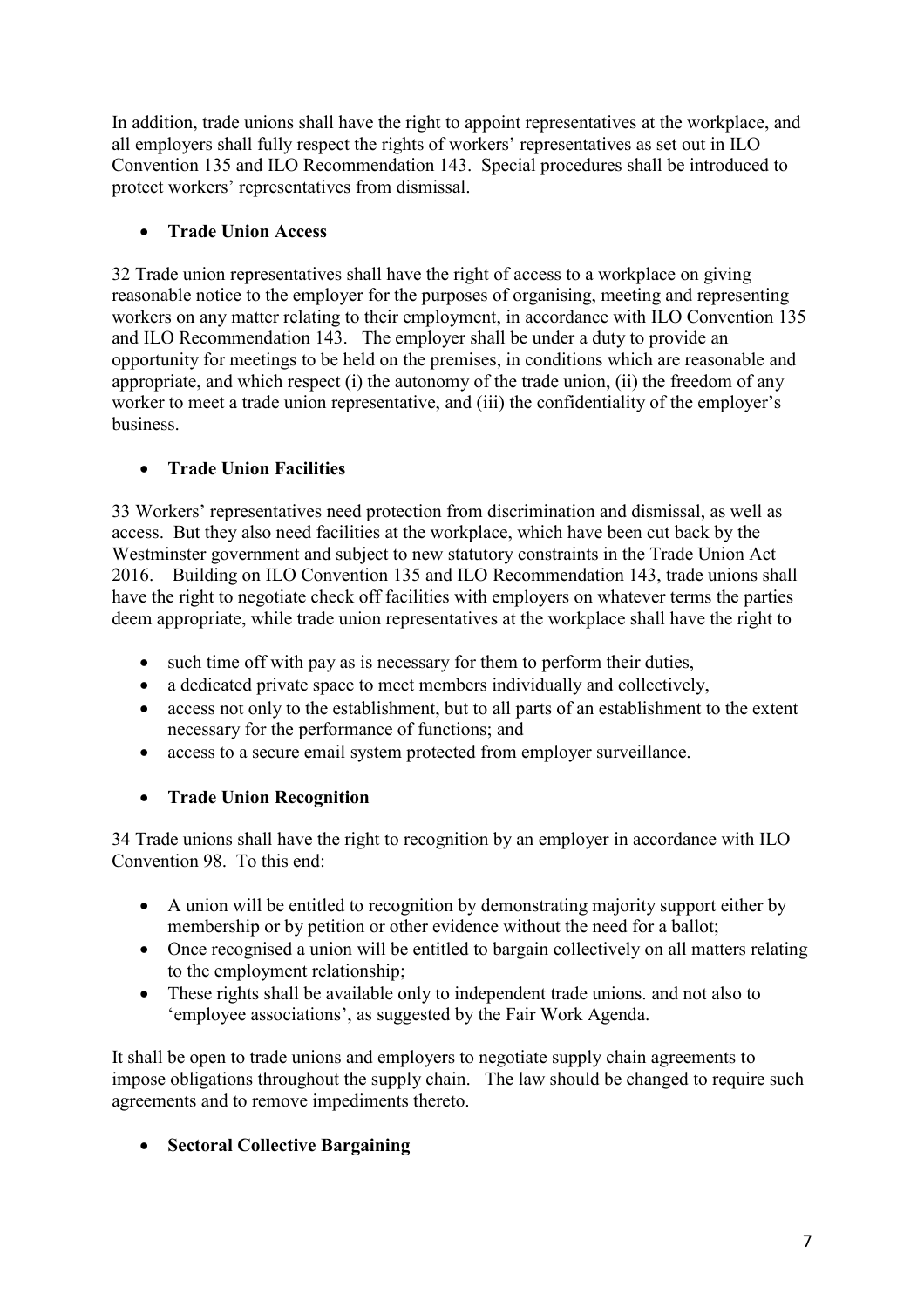35 Terms and conditions of employment shall be set by a process of sector wide collective bargaining, in order to raise wages and improve working conditions across the economy as a whole. The provisions of sectoral agreements shall be binding on all employers in the sector, including private sector contractors in the case of out-sourced public services. All employers shall comply with all relevant collective agreements. It shall remain possible for employers and trade unions to improve upon sectoral terms and conditions by means of enterprise agreements between an employer and a recognised trade union. Sectoral bargaining is dealt with more fully in Part VII below.

### **Right to Strike/Solidarity Action**

36 Workers and trade unions shall have the right to strike as an essential element in collective bargaining. That right shall be recognised in accordance with minimum standards set by international law to which the United Kingdom is a party, notably ILO Convention 87 and the European Social Charter of 1961. This means in part that the total ban on all forms of solidarity action should be lifted so that workers in Scotland are free again to register their support for workers in brutal regimes overseas. Scottish practice should recognise the principle of 'No Pasaran'.

### **VI Implementation: Part 1**

37 As pointed out, the Fair Work Agenda is based mainly on promotion and encouragement. There is, however, a need for a coercive element as well, if this is not simply to be a waste of time. It is not enough to encourage employers to comply with various standards: it is essential that they must be required to comply. The STUC has rightly advocated the use of 'procurement, government support and economic development to all to play a role in promoting collective bargaining coverage wherever possible'. There is, however, a notable lack of detail in the Fair Work Action Plan as to how this might be done. There is also an alarming lack of any effective means by which the government's commitments and the obligations of employers are to be monitored.

38 Implementation it seems is to be by benchmarking by which employers get to mark their own homework, and more generally by a vague commitment of the Scottish Government to monitor progress. The following commitment will strike many as lamentable:

Building on the National Performance Framework and working with the Fair Work Convention, the Scottish Government will develop and adopt a set of indicators to measure progress in delivering a Fair Work Nation.

The Fair Work and Gender Ministerial Working Group will provide a challenge function to the action being taken.

The Scottish Government will also seek to provide the Scottish Parliament with annual reports on progress in embedding Fair Work via the Economy, Jobs and Fair Work Committee and the Finance Committee in respect of the Fair Work budget, with the first report being provided in March 2020.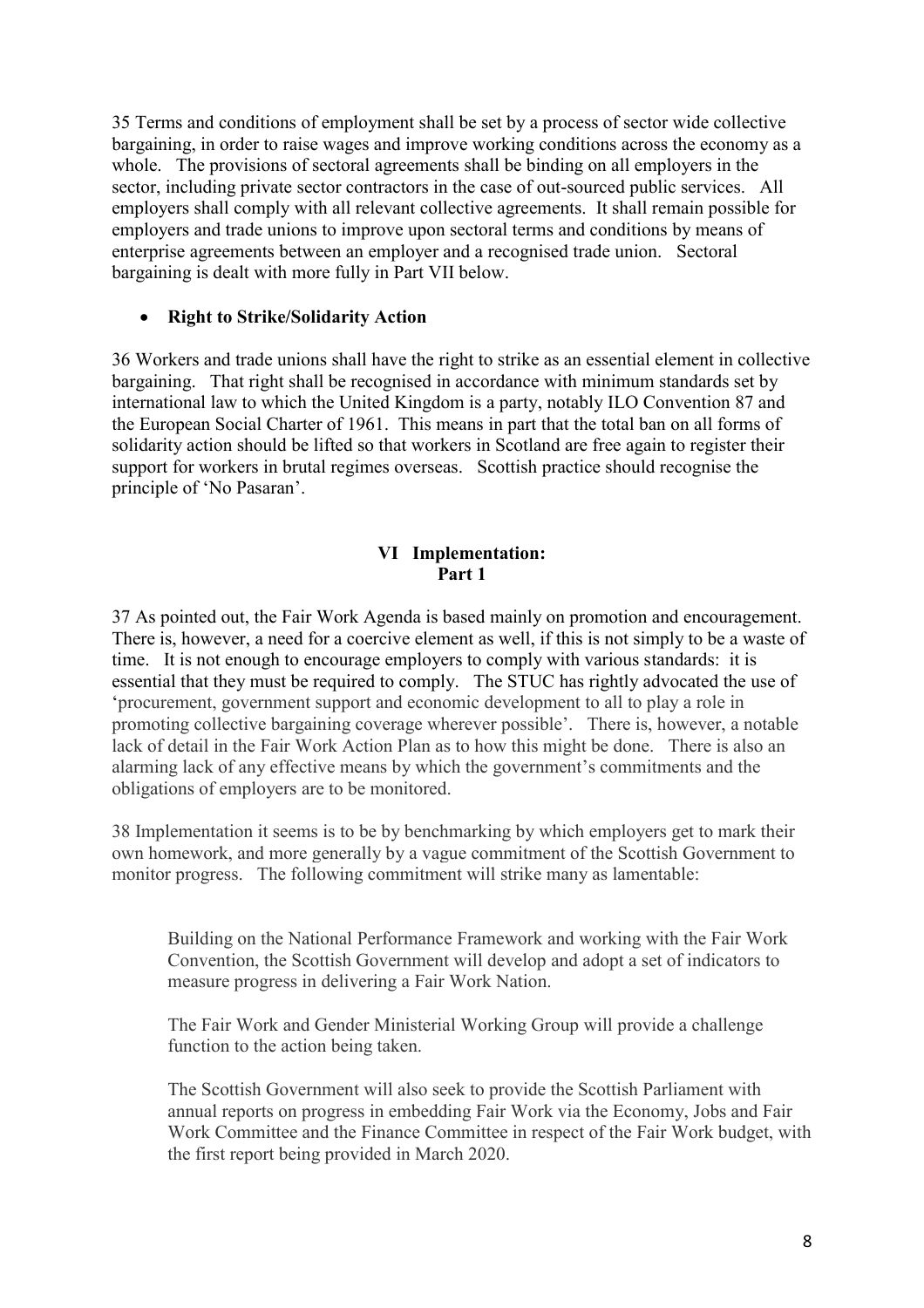39 Our proposals are different. It is true that much of the Charter of Workers' Rights proposed above can be implemented as a matter of legal obligation only by legislation, which is currently beyond the competence of the Scottish Parliament. But that is no excuse for inaction. Legislation is necessary only because companies fail to accept their responsibilities as set out in various international texts addressed specifically to companies as well as to States. To this end, the proposed Scottish Cabinet Secretary for Labour shall in collaboration with trade union and employer representatives:

- Establish a register of employers which commit to the Charter and create a machinery for reporting and monitoring compliance by these employers. The model for this purpose would be the ILO monitoring machinery which requires States to submit regular reports about their compliance with the treaties by which they are bound, trade unions (and employers) having the right to comment on these reports.
- Ensure that registration and compliance with those provisions of the Charter that can be made mandatory without legislation are a relevant consideration in public procurement and licensing decisions. To this end, the Scottish Government shall
	- o encourage and where legally possible have regard to the extent to which prospective contractors, licensees and other public beneficiaries are (i) registered, and (ii) after due diligence found to comply with the relevant provisions of this Charter; and
	- o encourage by all means lawfully permitted all public authorities and public bodies to have regard to the extent to which prospective contractors, licensees and other public beneficiaries are (i) registered, and (ii) after due diligence found to comply with the relevant provisions of this Charter.

Any decision to award a contract or licence or other public benefit to a party which is either not registered, or registered but in breach of the relevant provisions of the Charter will require explanation on the part of the decision-maker in question.

40 In addition to the foregoing, however, there is also a need to establish a Scottish monitoring agency to encourage continuing compliance after a contract, licence or other public benefit is granted. Under the scheme proposed here,

- employers to which para 39 applies would report to the Scottish monitoring agency annually about their compliance with relevant provisions of the Charter, trade unions having the right to respond to these reports; and
- trade unions would have the right to make complaints to the monitoring agency where it is alleged that a particular employer to which para 39 applies has failed to comply with relevant Charter obligations.

The monitoring agency would be composed of experts in the field of labour rights, and an undertaking to accept their conclusions and recommendations would be a relevant consideration in awarding a contract, licence or other public benefit. The register would be public, as would be company reports and trade union responses.<sup>3</sup>

 $\overline{a}$ <sup>3</sup> Consideration also needs to be given to the possibility of a third party beneficiary worker or trade union being able to enforce the contract between a public authority and a contractor for any losses caused by breach.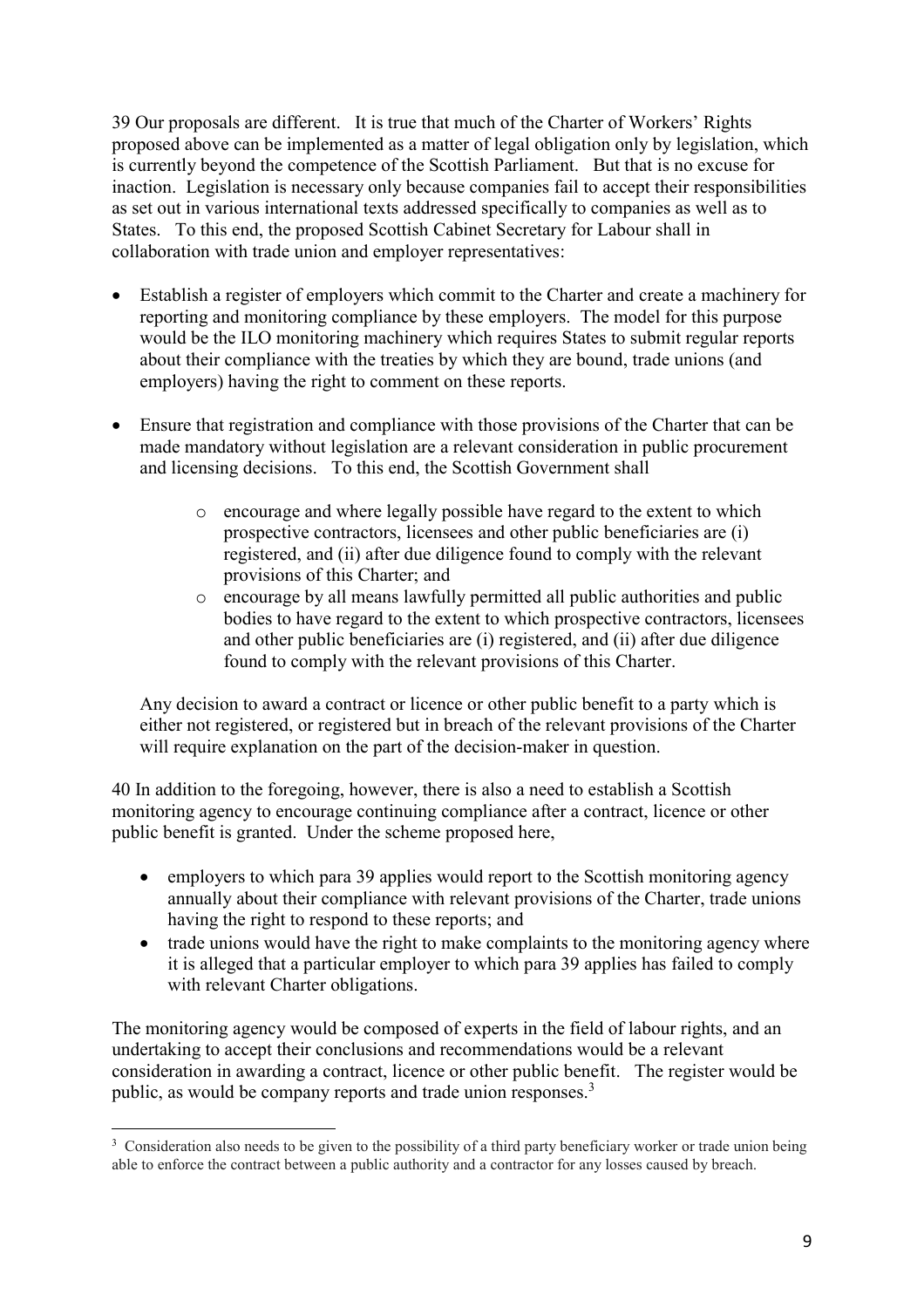#### **VII Implementation: Part 2**

41 In addition to the monitoring mechanisms proposed in Part VI above, the other step that should be taken to ensure that much of the Charter is implemented is by rolling out a programme of sectoral collective bargaining, beginning where necessary with sectors where there is the greatest need and the greatest opportunity. There is already a form of sectoral collective bargaining in Scottish agriculture (which survived the abolition of its counterpart in England and Wales). But although a modern equivalent could be introduced for social care (both residential and peripatetic); hospitality; and early learning and childcare, progress so far has been painfully slow and the Action Plan deeply disappointing.

42 Apart from further prevarication in the form of a proposal for a mapping exercise (what has been going on for the last five years?) all we have are undertakings to

Consider and respond to the Fair Work Convention's recommendations for ensuring that Fair Work is embedded in the delivery of social care services including the procurement process.

Create a forum in Early Learning and Childcare to explore sectoral bargaining as a long-term aim with implementation of real Living Wage being the first step. Membership should include the Scottish Government, employers and trade unions.

Help to facilitate dialogue between key employers and trade unions in the hospitality sector to explore the benefits and challenges of implementing Fair Work practices, including establishing collective agreements. The [Fair Fringe Charter](https://www.fairfringe.org/the-charter/) is a good example of collective action to improve Fair Work practices in hospitality.

Support union access to workplaces, encourage adherence to existing agreements and support the development of new collective agreements as an integral part of Fair Work First.

43 It is true that there is also an additional recognition of Unite the Union's *Construction Charter* (and 'the right of all construction workers to be employed under and to be protected by the appropriate national industry collective agreement'). This important proposal needs to be formally adopted and built upon by the Scottish Government. Yet the Fair Work Agenda's proposals for Social Care are remarkably cautious, recommending that the Scottish Government establish a 'sector-level body responsible for ensuring that social care workers have effective voice in the design, development and delivery of social care services'. This, however, is not sectoral bargaining, the role of what would be a multi-stakeholder body being 'to provide leadership on Fair Work; scrutinise work and employment practices in the sector, provide a resource and information hub for the sector and its workforce, influence policy, and *may over time become a forum for sectoral bargaining'*.

44 It is difficult to exaggerate the need for a programme to revitalize collective bargaining, or the importance of the Scottish Government's role in making it happen. Apart from raising wages and enhance worker protection, international evidence makes it clear that sectoral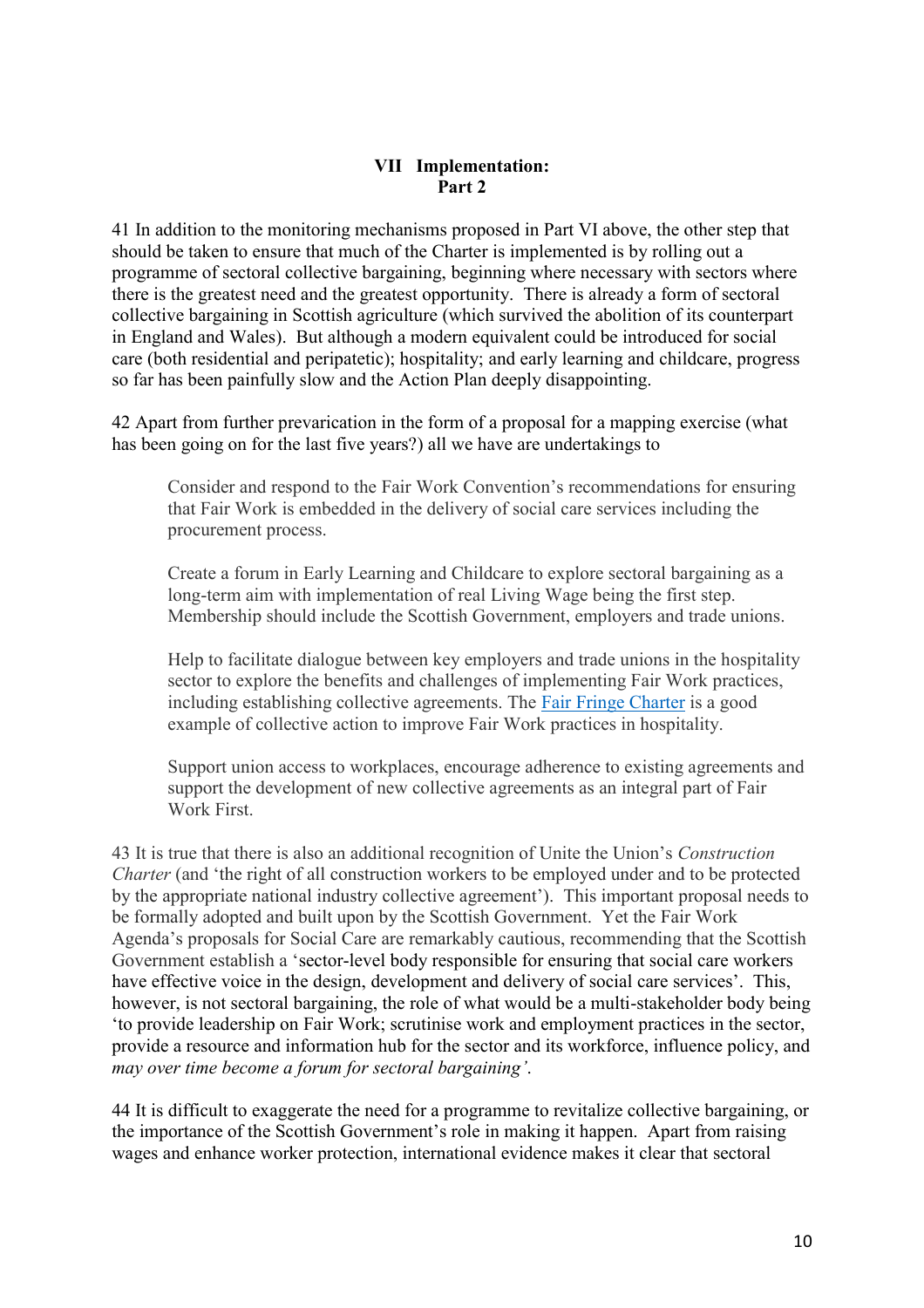bargaining would help greatly to expand trade union impact with the coverage of collective bargaining. Sectoral collective bargaining is also associated with other benefits:

- closing the gender pay gap;
- enhancing worker voice and job security;
- eliminating private competition for public services on low wages alone; and
- preventing the exploitation of agency workers.

As acknowledged by Unite the Union in relation to the construction sector, all workers should be covered by the applicable collective agreement. That is a principle that applies to workers in every sector.

## **VIII Conclusion**

45 This document represents a contribution to debates about improving and enforcing workers' rights using existing devolved powers. It also provides an insight, however, into what a starting framework of workers' rights could look like in Scotland if legislative powers over labour law were to be enhanced or acquired by whatever means. As such, the foregoing is thus intended as the beginning of a discussion rather than the final word, and is presented for consultation with all sections of the Scottish Trade Union movement.

46 That said, we fully appreciate that the limits of the devolution settlement currently impose constraints on the Scottish government in terms of what is possible. Our task is to test the limits of what is possible. We also fully appreciate that the foregoing does not address all issues of concern, a notable omission being the enforcement of employment rights by employment tribunals. Here we are unequivocal in our commitment to obligations under the rule of law, the common law, and human rights law.

47 Having regard to the foregoing:

- workers must be able to bring claims to employment tribunals without being charged fees for doing so;
- when an award is made to a claimant, steps must be taken to ensure that the award is paid by the respondent in question;
- employers must not be permitted to hide behind the corporate veil to avoid enforcement –
	- o liability shall extend personally to those in control of small companies, and
	- o to controlling enterprises in corporate groups.

48 There are thus matters to be addressed at both Westminster and Holyrood, all the more urgent in the light of Brexit. In the longer term, there also needs to be further consideration of the place of trade unions within Scottish society to acknowledge the role they play in the functioning of a decent society. Over the next six months we would like to invite trade union branches, trades councils, trade union executive committees, and other organisations invested in workers' rights to participate in the consultation.

To contribute to the debate please contact  $\frac{\text{scot.ier}(a)}{a}$  ahoo.com.